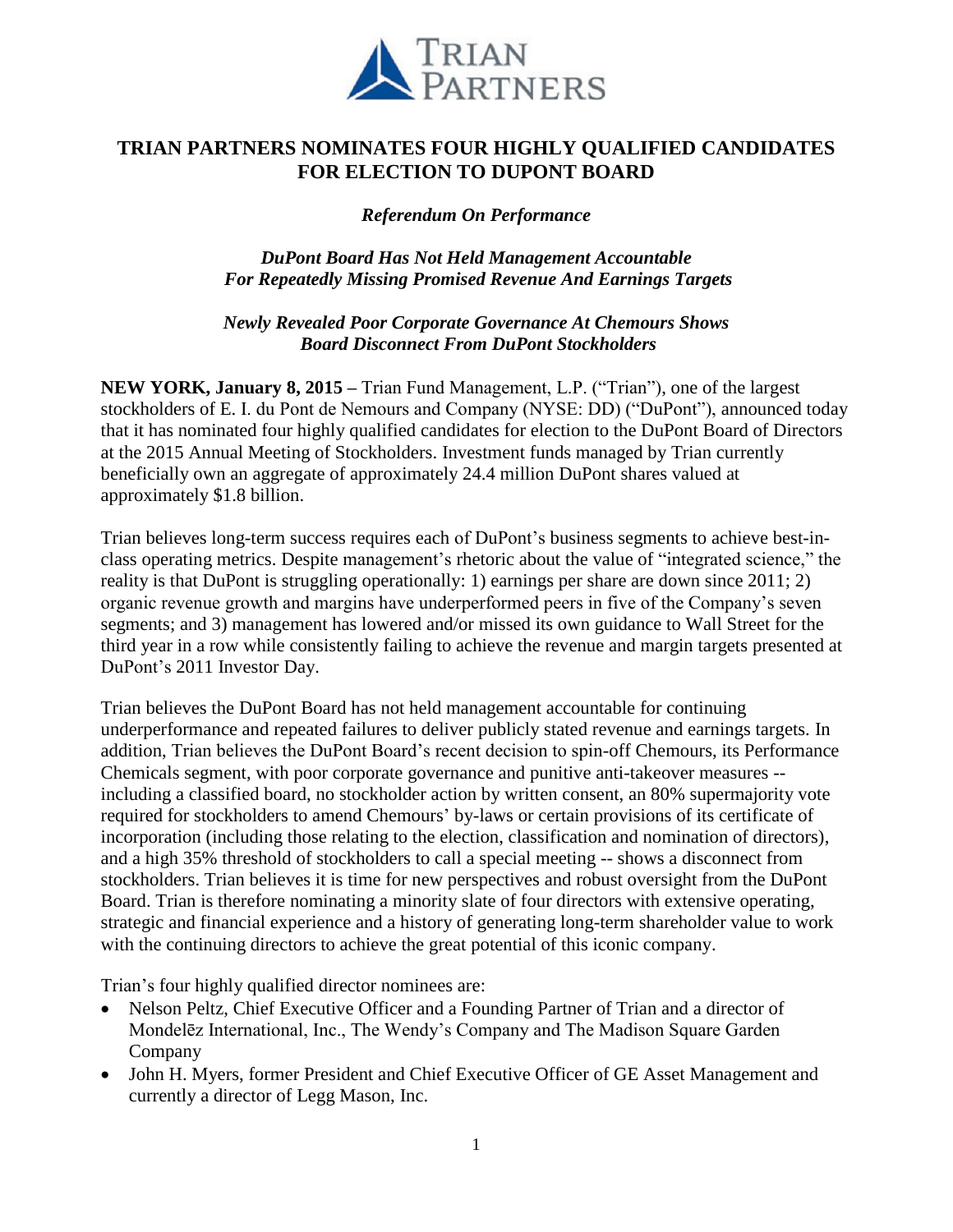- Arthur B. Winkleblack, former Executive Vice President and Chief Financial Officer of H.J. Heinz Company and currently a director of RTI International Metals, Inc. and Church & Dwight Co., Inc.
- Robert J. Zatta, Acting Chief Executive Officer and long-time Chief Financial Officer of Rockwood Holdings, Inc., a leading global developer, manufacturer, and marketer of specialty chemicals

In a letter to DuPont's Board on September 16, 2014, a copy of which will be filed with the Securities and Exchange Commission on January 9, 2015, Trian outlined five reasons for DuPont's persistent underperformance: 1) excessive holding company costs; 2) overwhelming complexity; 3) bureaucracy and a lack of management accountability; 4) inefficient capital structure; and 5) a persistent conglomerate discount to its share price. In the letter, Trian proposed a separation of DuPont into GrowthCo (Agriculture, Nutrition and Health, Industrial Biosciences) and CyclicalCo/CashCo (Performance Materials, Safety and Protection, Electronics and Communications), in addition to separating Performance Chemicals.

Trian views a separation as a means to an end:

- Elimination of an entire layer of corporate overhead
- Elimination of corporate bureaucracy in order to empower management, assure accountability, speed decision making, create focus and reduce complexity
- Catalyst for a "clean slate" to design the ideal cost structure through "zero-based budgeting"
- More accountability on returns on research and development
- High probability of valuation multiple re-rating

Trian believes a separation would greatly increase the likelihood that the individual businesses will eliminate the operational gap versus peers. The substantial increase in profitability at Axalta Coatings Systems (DuPont's former Performance Coatings business) following its sale to a private equity firm in 2013, as detailed in Trian's September 16, 2014 letter, is a powerful example of the benefits of focus and the excessive costs incurred by DuPont. Nevertheless, Trian does not intend this election to be a referendum on separating the businesses, but rather a referendum on DuPont's performance. If elected to the Board, the Trian nominees will seek to work collaboratively with the other Board members to determine whether value can be optimized in the current structure or through a separation.

DuPont is one of Trian's largest investments. Trian has a strong vested interest in DuPont's future and takes pride in its reputation as a long-term shareholder with a history of designing and implementing value-added strategic and operating initiatives at many companies. Trian has been patient, giving management more than a year and a half to prove it could achieve its publicly stated financial goals. Trian believes all stockholders will benefit from the election of Trian's nominees who will stimulate robust dialogue and enhanced engagement in the board room.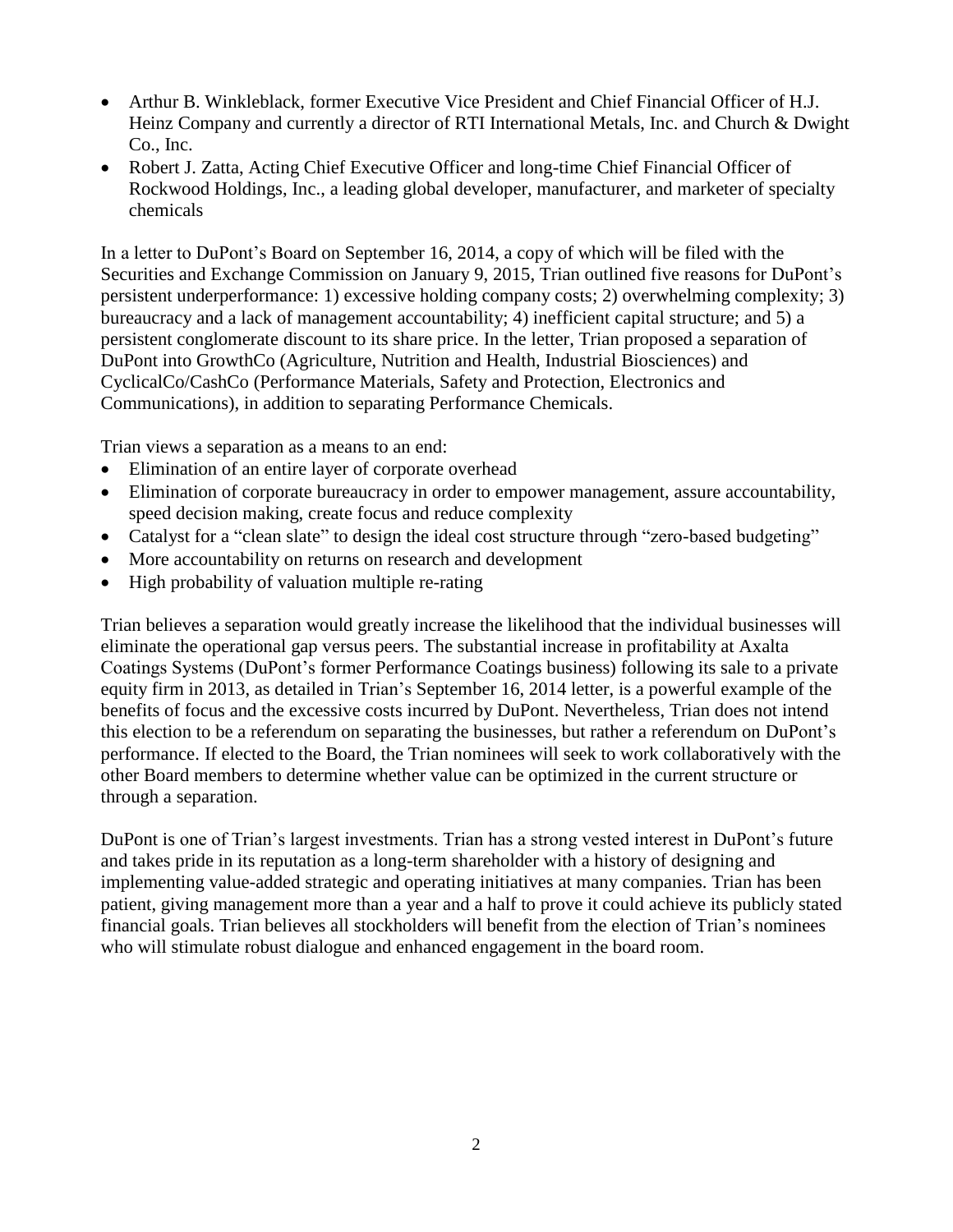## **Trian's Director Nominees**

Biographies for each nominee follow:

**Nelson Peltz** has served as Chief Executive Officer and a founding partner of Trian, an asset management company for various investment funds and accounts, since its formation in 2005. Mr. Peltz has served as a director of The Wendy's Company, the second-largest quick-service hamburger company in North America, since 1993 and non-executive Chairman since 2007. Mr. Peltz has also served as a director of Mondelēz International, Inc., a global snacking powerhouse, since January 2014, and as a director of The Madison Square Garden Company, a sports, entertainment and media company, since December 2014. Mr. Peltz served on the board of directors of Ingersoll-Rand plc, a global diversified industrial company, from 2012 to June 2014. From 2006 until June 2013, Mr. Peltz served as a director of H.J. Heinz Company. From 2009 until December 2014, Mr. Peltz served as a director of Legg Mason, Inc. and served as Chair of its Nominating and Corporate Governance Committee from 2013 until December 2014.

From 1993 until 2007, Mr. Peltz was Chairman and Chief Executive Officer of Triarc Companies, Inc. (now known as The Wendy's Company), which, during that period, owned Arby's Restaurant Group, Inc. and Snapple Beverage Group, as well as other consumer and industrial businesses. He was Chairman and Chief Executive Officer and a director of Triangle Industries, Inc., from 1983 until December 1988, when it was acquired by Pechiney, S.A., a leading international metals and packaging company. At the time of its acquisition, Triangle was a Fortune 100 industrial company, which through its subsidiaries, was a manufacturer of packaging products (through American National Can Company), copper electrical wire and cable and steel conduit and currency and coin handling products. From 2003 to 2006, Peltz served as a director of Encore Capital Group, Inc., a leading provider of debt management and recovery solutions. From 1996 to 1999, he was Chairman of the Board of National Propane Corporation, the managing general partner of National Propane Partners, L.P., a distributor of liquefied petroleum gas which was sold to the Columbia Energy Group. From 1984 until 1992, he was Chairman and Chief Executive Officer and a director of Avery, Inc. which, from 1986 to 1989, was primarily engaged in the manufacture and sale of specialty chemicals through Uniroyal Chemical, which was sold in a management buyout. Mr. Peltz began his business career in 1963 when he joined his family food business.

Through Mr. Peltz's 40 years of experience in investing, turning around and building companies, he has developed strong operating experience and strategic planning skills that will benefit DuPont's operational initiatives and its long-term strategy. Trian believes the attributes, skills and qualifications that Mr. Peltz possesses through his experience as a hands-on executive and active board member on numerous boards will provide DuPont and its Board with valuable industry knowledge and management experience.

**John H. Myers** is the former President and Chief Executive Officer of GE Asset Management, an institutional asset management subsidiary of General Electric Company, who spent almost a decade in that role and a total of over 35 years in various management positions at General Electric. At GE Asset Management, Mr. Myers was responsible for approximately \$200 billion in assets under management for clients including General Electric's pension funds, 401(k) plans, mutual funds and insurance companies, as well as for more than 200 external institutional clients.

Mr. Myers has served as a director of Legg Mason, Inc. since June 2013 and served as a director of Hilton Hotels Corporation, a leading global hospitality company, from 2000 to 2007.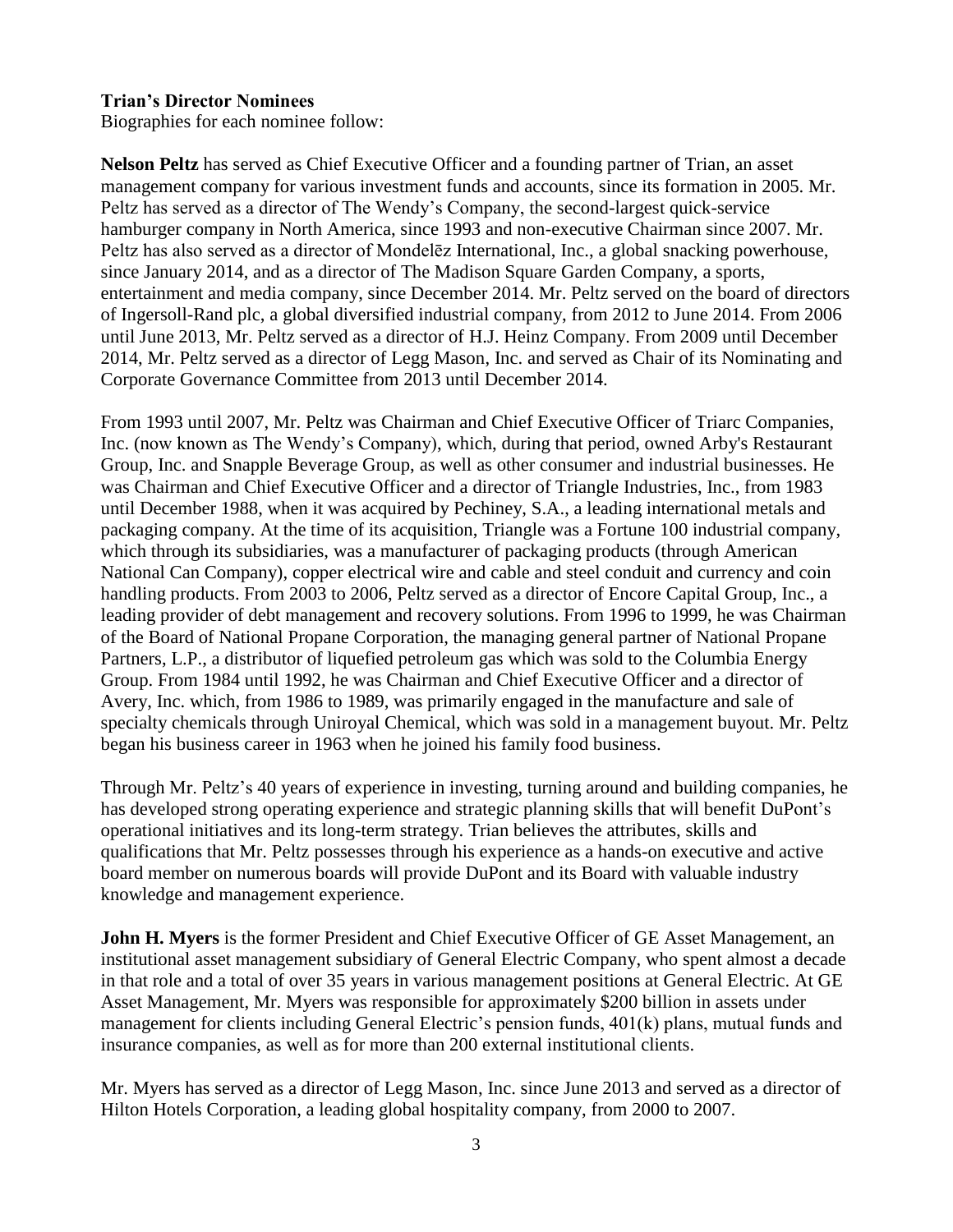Trian believes Mr. Myers' qualifications to serve on DuPont's Board include the knowledge and experience he has gained while serving in various management positions for over 35 years with General Electric. In addition, he gained extensive financial and leadership experience serving as President and Chief Executive Officer of GE Asset Management and through his experience as a director of Legg Mason, Inc. and as a former director of Hilton Hotels Corporation.

**Arthur B. Winkleblack** was Executive Vice President and Chief Financial Officer of H.J. Heinz Company, a global packaged food manufacturer, from 2002 until June 2013, where he worked to implement the strategic initiatives required to transform the company into a more streamlined and focused business and leverage the company's world-class portfolio of powerful brands. Mr. Winkleblack currently serves on the Board of Directors of Church & Dwight Co., Inc., a major manufacturer of household products such as Arm & Hammer, which he joined in 2008, and RTI International Metals, Inc., a leading vertically integrated global supplier of advanced titanium and specialty metal products, which he joined in December 2013. In addition, Mr. Winkleblack has held senior finance positions at C. Dean Metropoulos  $\&$  Co., the consumer products arm of Hicks, Muse, Tate and Furst, a private equity firm, from 1998 until 1999, Six Flags Entertainment Corporation, the world's largest regional theme park company, from 1996 until 1998, AlliedSignal, Inc., which has since merged with Honeywell International, Inc., a multinational conglomerate that produced a variety of commercial and consumer products, engineering services and aerospace systems, from 1994 until 1996 and PepsiCo, Inc., a multinational food and beverage corporation, from 1982 until 1994.

Trian believes Mr. Winkleblack's substantial executive experience, including more than 10 years of service as Executive Vice President and Chief Financial Officer of H.J. Heinz Company, provides him with knowledgeable perspectives on strategic planning, international operations, acquisitions and divestitures and cost and financial controls. In addition, his experience as CFO of a large multinational company will enable him to bring important perspectives to the Board on compliance, risk management and public reporting.

**Robert J. Zatta** has been acting Chief Executive Officer of Rockwood Holdings, Inc., a leading global developer, manufacturer and marketer of specialty chemicals, since July 2014, and has served as Chief Financial Officer since April 2001. Mr. Zatta was instrumental in leading the turnaround and transformation of Rockwood Holdings, Inc., which resulted in its pending acquisition by Albemarle Corporation in a transaction expected to close in the first quarter of 2015. Prior to joining Rockwood, Mr. Zatta spent 12 years with the Campbell Soup Company, where he held several significant financial management positions, most recently Vice President responsible for Corporate Development and Strategic Planning. Prior to joining Campbell Soup Company in 1990, he worked for General Foods Corporation and Thomas J. Lipton, Inc.

Trian believes Mr. Zatta's extensive experience in the specialty chemical sector will allow him to bring valuable industry experience to the DuPont Board. In addition, Trian believes that DuPont's Board will benefit from Mr. Zatta's expertise in operations, strategic planning, cost and financial controls and public company reporting, which he has developed through his experience as a senior executive at several global companies.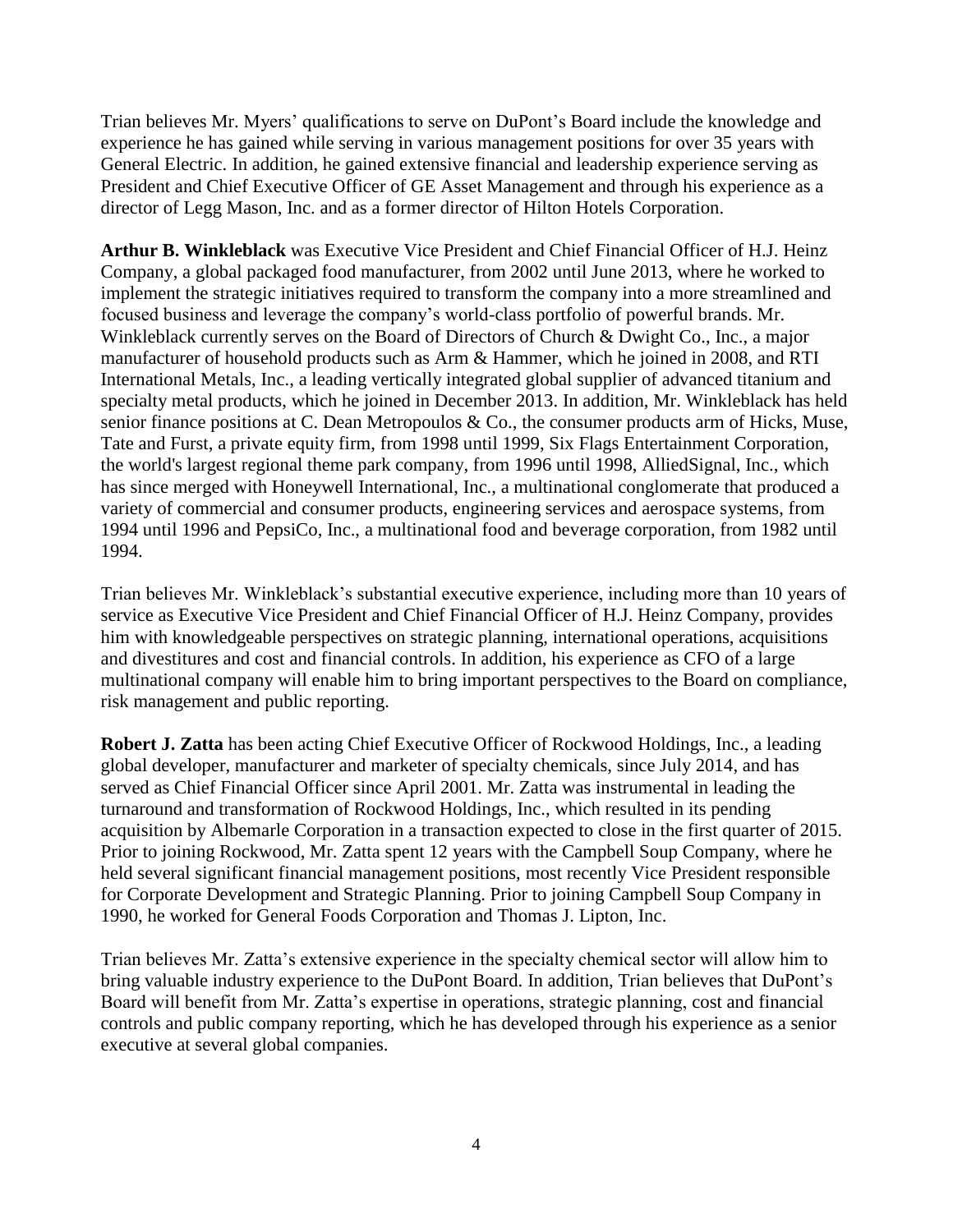## **About Trian Fund Management, L.P.**

Founded in 2005 by Nelson Peltz, Peter May and Ed Garden, Trian seeks to invest in high quality but undervalued and under-performing public companies and to work constructively with the management and boards of those companies to significantly enhance shareholder value for all shareholders through a combination of improved operational execution, strategic re-direction, more efficient capital allocation and increased focus.

#### **Media Contact:**

Anne A. Tarbell Trian Fund Management, L.P. (212) 451-3030 [atarbell@trianpartners.com](mailto:atarbell@trianpartners.com)

George Sard Sard Verbinnen & Co (212) 687-8080 [gsard@SARDVERB.com](mailto:GSard@SARDVERB.com) Carissa Felger Sard Verbinnen & Co (212) 687-8080 [cfelger@SARDVERB.com](mailto:cfelger@SARDVERB.com) Amanda Klein Sard Verbinnen & Co (212) 687-8080 [aklein@SARDVERB.com](mailto:aklein@SARDVERB.com)

**Investor Contact:** Charlie Koons MacKenzie Partners, Inc. (212) 929-5708 [ckoons@mackenziepartners.com](mailto:ckoons@mackenziepartners.com)

Daniel Burch MacKenzie Partners, Inc. (212) 929-5748 [dburch@mackenziepartners.com](mailto:dburch@mackenziepartners.com)

*The views expressed in this press release represent the opinions of Trian Fund Management, L.P. ("Trian") and the investment funds it manages (collectively, Trian with such funds, "Trian Partners"), and are based on publicly available information with respect to E. I. du Pont de Nemours and Company (the "Company"). Trian Partners recognizes that there may be confidential information in the possession of the Company that could lead it to disagree with Trian Partners' conclusions. Trian Partners reserves the right to change any of its opinions expressed herein at any time as it deems appropriate. Trian Partners disclaims any obligation to update the information or opinions contained in this press release.* 

*Certain financial projections and statements made herein have been derived or obtained from filings made with the Securities and Exchange Commission ("SEC") or other regulatory authorities and from other third party reports. Neither Trian Partners nor any of its affiliates shall be responsible or have any liability for any misinformation contained in any third party SEC or other regulatory filing or third party report. There is no assurance or guarantee with respect to the prices at which any securities of the Company will trade, and such securities may not trade at prices that may be implied herein. The estimates, projections and potential impact of the opportunities identified by Trian Partners herein are based on assumptions that Trian Partners believes to be reasonable as of the date of this press release, but there can be no assurance or guarantee that actual results or performance of the Company will not differ, and such differences may be material.* 

*This press release is provided merely as information and is not intended to be, nor should it be construed as, an offer to sell or a solicitation of an offer to buy any security. This press release does not recommend the purchase or sale of any security. Funds managed by Trian currently beneficially*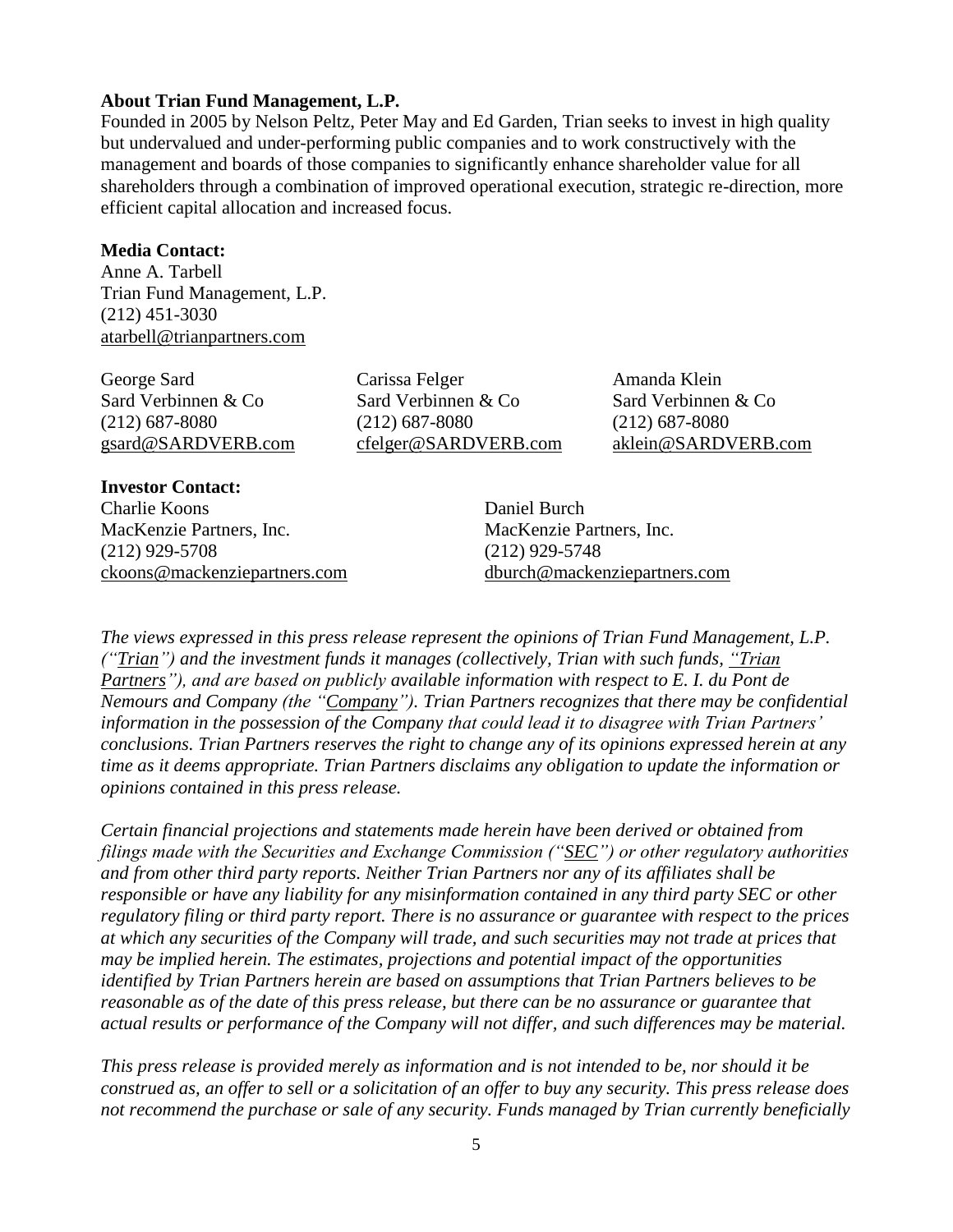*own, and/or have an economic interest in, shares of the Company. These funds are in the business of trading – buying and selling– securities. It is possible that there will be developments in the future that cause one or more of such funds from time to time to sell all or a portion of their holdings of the Company in open market transactions or otherwise (including via short sales), buy additional shares (in open market or privately negotiated transactions or otherwise), or trade in options, puts, calls or other derivative instruments relating to such shares.* 

### **Cautionary Statement Regarding Forward-Looking Statements**

*This press release contains forward-looking statements. All statements contained in this press release that are not clearly historical in nature or that necessarily depend on future events are forward-looking, and the words "anticipate," "believe," "expect," "potential," "opportunity," "estimate," "plan," and similar expressions are generally intended to identify forward-looking statements. The projected results and statements contained in this press release that are not historical facts are based on current expectations, speak only as of the date of this press release and involve risks, uncertainties and other factors that may cause actual results, performance or achievements to be materially different from any future results, performance or achievements expressed or implied by such projected results and statements. Assumptions relating to the foregoing involve judgments with respect to, among other things, future economic, competitive and market conditions and future business decisions, all of which are difficult or impossible to predict accurately and many of which are beyond the control of Trian Partners. Although Trian Partners believes that the assumptions underlying the projected results or forward-looking statements are reasonable as of the date of this press release, any of the assumptions could be inaccurate and therefore, there can be no assurance that the projected results or forward-looking statements included in this press release will prove to be accurate. In light of the significant uncertainties inherent in the projected results and forward-looking statements included in this press release, the*  inclusion of such information should not be regarded as a representation as to future results or that *the objectives and strategic initiatives expressed or implied by such projected results and forwardlooking statements will be achieved. Trian Partners will not undertake and specifically declines any obligation to disclose the results of any revisions that may be made to any projected results or forward-looking statements in this press release to reflect events or circumstances after the date of such projected results or statements or to reflect the occurrence of anticipated or unanticipated events.*

## **Additional Information**

*Trian Partners, L.P., a Delaware limited partnership ("Trian Onshore"), Trian Partners Strategic Investment Fund, L.P., a Delaware limited partnership ("Strategic"), and Trian Partners Strategic Investment Fund II, L.P., a Delaware limited partnership ("Strategic II*,*" and collectively with Trian Onshore and Strategic, the "Trian Funds"), together with the other participants identified below, intend to file with the SEC a proxy statement and an accompanying proxy card to be used to solicit proxies in connection with the 2015 Annual Meeting of Stockholders of the Company, including any adjournments or postponements thereof or any special meeting that may be called in lieu thereof (the "2015 Annual Meeting"). Information relating to the participants in such proxy solicitation has been included below. Stockholders are advised to read the definitive proxy statement and any other documents related to the solicitation of stockholders of the Company in connection with the 2015 Annual Meeting when they become available because they will contain important information, including additional information relating to the participants in such proxy*